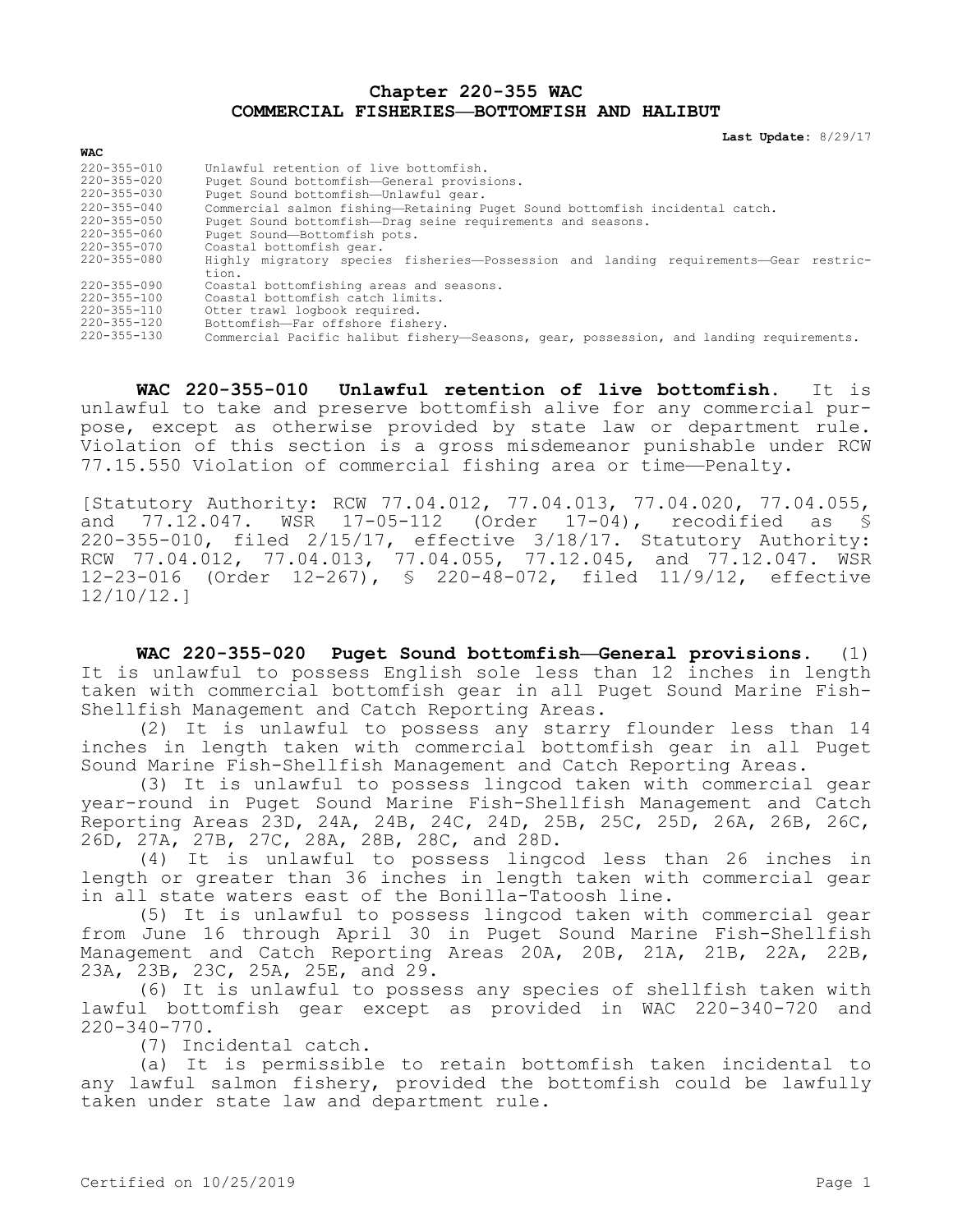(b) It is unlawful to retain salmon or sturgeon taken incidental to any lawful bottomfish fishery in Puget Sound.

(c) It is unlawful to retain any species of shellfish taken incidental to any bottomfish fishery in Puget Sound, except octopus and squid.

(d) It is unlawful to retain any whiting taken incidental to any bottomfish fishery in Catch Areas 24B, 24C or 26A except when using pelagic trawl gear when these areas have been opened by the director for a directed whiting fishery.

(8) A vessel trip is completed upon the initiation of transfer of catch from a fishing vessel.

(9) Pacific cod.

(a) It is unlawful to discard Pacific cod taken by commercial fishing gear.

(b) All Pacific cod taken by a commercial gear must be landed at a licensed commercial dealer.

(10) Sablefish.

(a) It is unlawful to take more than 300 pounds of sablefish per vessel trip or more than 600 pounds of sablefish per two-month cumulative limit from open Puget Sound Marine Fish-Shellfish Management and Catch Reporting Areas.

(b) A two-month cumulative limit is the maximum amount of fish that may be taken and retained, possessed or landed per vessel per two-fixed calendar month period. The fixed two-month periods are January-February, March-April, May-June, July-August, September-October and November-December.

(11) Sixgill shark. It is unlawful to retain sixgill shark taken with commercial fishing gear in all Puget Sound Marine Fish-Shellfish Management and Catch Reporting Areas.

(12) Rockfish. It is unlawful to retain any species of rockfish taken with commercial fishing gear in all Puget Sound Marine Fish-Shellfish Management and Catch Reporting Areas.

(13) Violation of this section is a gross misdemeanor or class C felony, punishable under RCW 77.15.520 or 77.15.550, depending on the gear used or the time and area fished.

[Statutory Authority: RCW 77.04.012, 77.04.013, 77.04.020, 77.04.055, and  $77.12.047$ . WSR  $17-05-112$  (Order  $17-04$ ), amended and recodified as § 220-355-020, filed 2/15/17, effective 3/18/17. Statutory Authority: RCW 77.04.012, 77.04.013, 77.04.055, 77.12.045, and 77.12.047. WSR 12-23-016 (Order 12-267), § 220-48-005, filed 11/9/12, effective 12/10/12. Statutory Authority: RCW 77.04.020, 77.12.045, 77.12.047 and 50 C.F.R., Parts 223 and 224. WSR 11-07-106 (Order 11-43), § 220-48-005, filed 3/23/11, effective 4/23/11. Statutory Authority: RCW 77.12.047. WSR 02-08-026 (Order 02-66), § 220-48-005, filed 3/27/02, effective 4/27/02. Statutory Authority: RCW 75.08.080. WSR 98-05-043, § 220-48-005, filed 2/11/98, effective 3/14/98; WSR 94-12-009 (Order 94-23), § 220-48-005, filed 5/19/94, effective 6/19/94; WSR 93-15-051, § 220-48-005, filed 7/14/93, effective 8/14/93; WSR 92-11-011 (Order 92-28), § 220-48-005, filed 5/12/92, effective 6/12/92; WSR 85-08-023 (Order 85-24), § 220-48-005, filed 4/1/85; WSR 83-24-024 (Order 83-200), § 220-48-005, filed 11/30/83, effective 1/1/84; WSR 82-24-080 (Order 82-215), § 220-48-005, filed 12/1/82, effective 1/1/83; WSR 82-14-056 (Order 82-72), § 220-48-005, filed 7/1/82.]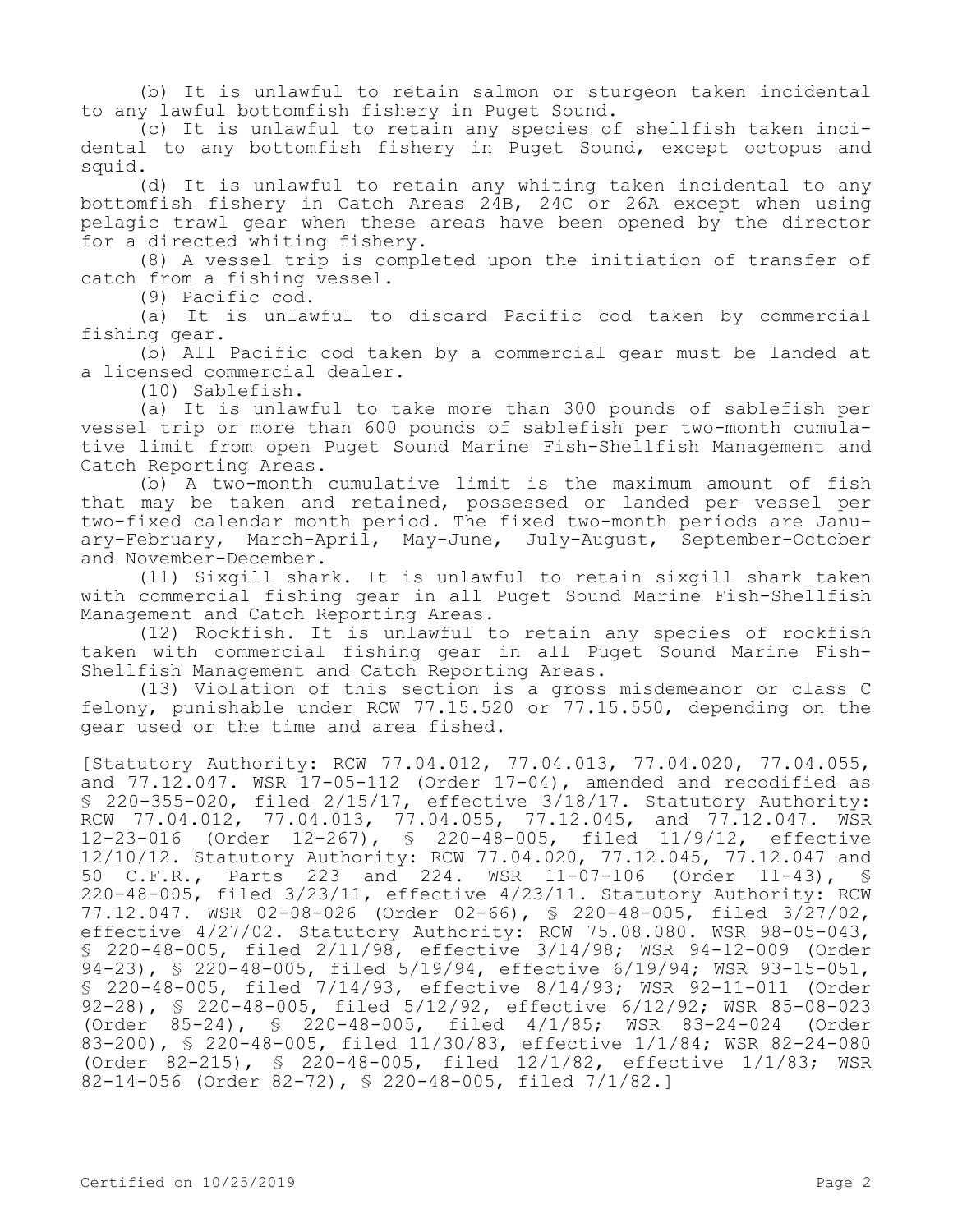**WAC 220-355-030 Puget Sound bottomfish—Unlawful gear.** (1) It is unlawful to fish for or possess bottomfish taken with the following gear in all Puget Sound Marine Fish-Shellfish Management and Catch Reporting Areas:

- (a) Otter trawl;
- (b) Beam trawl;
- (c) Dogfish set net gear;
- (d) Pacific cod set net gear;
- (e) Set line gear;
- (f) Commercial jig gear; and
- (g) Troll line gear.

(2) Violation of this section is a gross misdemeanor, punishable under RCW 77.15.520 Commercial fishing—Unlawful gear or methods—Penalty.

[Statutory Authority: RCW 77.04.012, 77.04.013, 77.04.020, 77.04.055, and 77.12.047. WSR 17-05-112 (Order 17-04), recodified as § 220-355-030, filed 2/15/17, effective 3/18/17. Statutory Authority: RCW 77.04.012, 77.04.013, 77.04.055, 77.12.045, and 77.12.047. WSR 12-23-016 (Order 12-267), § 220-48-015, filed 11/9/12, effective 12/10/12. Statutory Authority: RCW 77.04.020, 77.12.045, 77.12.047 and 50 C.F.R., Parts 223 and 224. WSR 11-07-106 (Order 11-43), § 220-48-015, filed 3/23/11, effective 4/23/11. Statutory Authority: RCW 77.12.047. WSR 01-10-001 (Order 01-58), § 220-48-015, filed 4/18/01, effective 5/19/01; WSR 01-02-060 (Order 00-266), § 220-48-015, filed 12/29/00, effective 1/29/01. Statutory Authority: RCW 75.08.080. WSR 98-05-043, § 220-48-015, filed 2/11/98, effective 3/14/98; WSR 97-07-053 (Order 97-52), § 220-48-015, filed 3/17/97, effective 4/17/97; WSR 94-19-001 (Order 94-96), § 220-48-015, filed 9/7/94, effective 10/8/94; WSR 94-12-009 (Order 94-23), § 220-48-015, filed 5/19/94, effective 6/19/94; WSR 91-13-051 (Order 91-39), § 220-48-015, filed 6/14/91, effective 7/15/91; WSR 89-14-010 (Order 89-48), § 220-48-015, filed 6/22/89; WSR 87-04-003 (Order 87-03), § 220-48-015, filed 1/22/87; WSR 85-08-023 (Order 85-24), § 220-48-015, filed 4/1/85; WSR 84-08-014 (Order 84-24), § 220-48-015, filed 3/27/84; WSR 83-24-024 (Order 83-200), § 220-48-015, filed 11/30/83, effective 1/1/84; WSR 83-04-025 (Order 83-04), § 220-48-015, filed 1/27/83; WSR 82-24-080 (Order 82-215), § 220-48-015, filed 12/1/82, effective 1/1/83; WSR 82-14-056 (Order 82-72), § 220-48-015, filed 7/1/82.]

**WAC 220-355-040 Commercial salmon fishing—Retaining Puget Sound bottomfish incidental catch.** It is permissible to retain bottomfish for commercial purposes taken with commercial salmon gear incidental to a lawful salmon fishery in any waters of Puget Sound, except lingcod during closures provided in WAC 220-355-020.

[Statutory Authority: RCW 77.04.012, 77.04.013, 77.04.020, 77.04.055, and  $77.12.047$ . WSR  $17-05-112$  (Order  $17-04$ ), amended and recodified as § 220-355-040, filed 2/15/17, effective 3/18/17. Statutory Authority: RCW 77.04.012, 77.04.013, 77.04.055, 77.12.045, and 77.12.047. WSR 12-23-016 (Order 12-267), § 220-48-052, filed 11/9/12, effective 12/10/12. Statutory Authority: RCW 75.08.080. WSR 98-05-043, § 220-48-052, filed 2/11/98, effective 3/14/98; WSR 92-11-011 (Order 92-28), § 220-48-052, filed 5/12/92, effective 6/12/92; WSR 83-24-024 (Order 83-200), § 220-48-052, filed 11/30/83, effective 1/1/84; WSR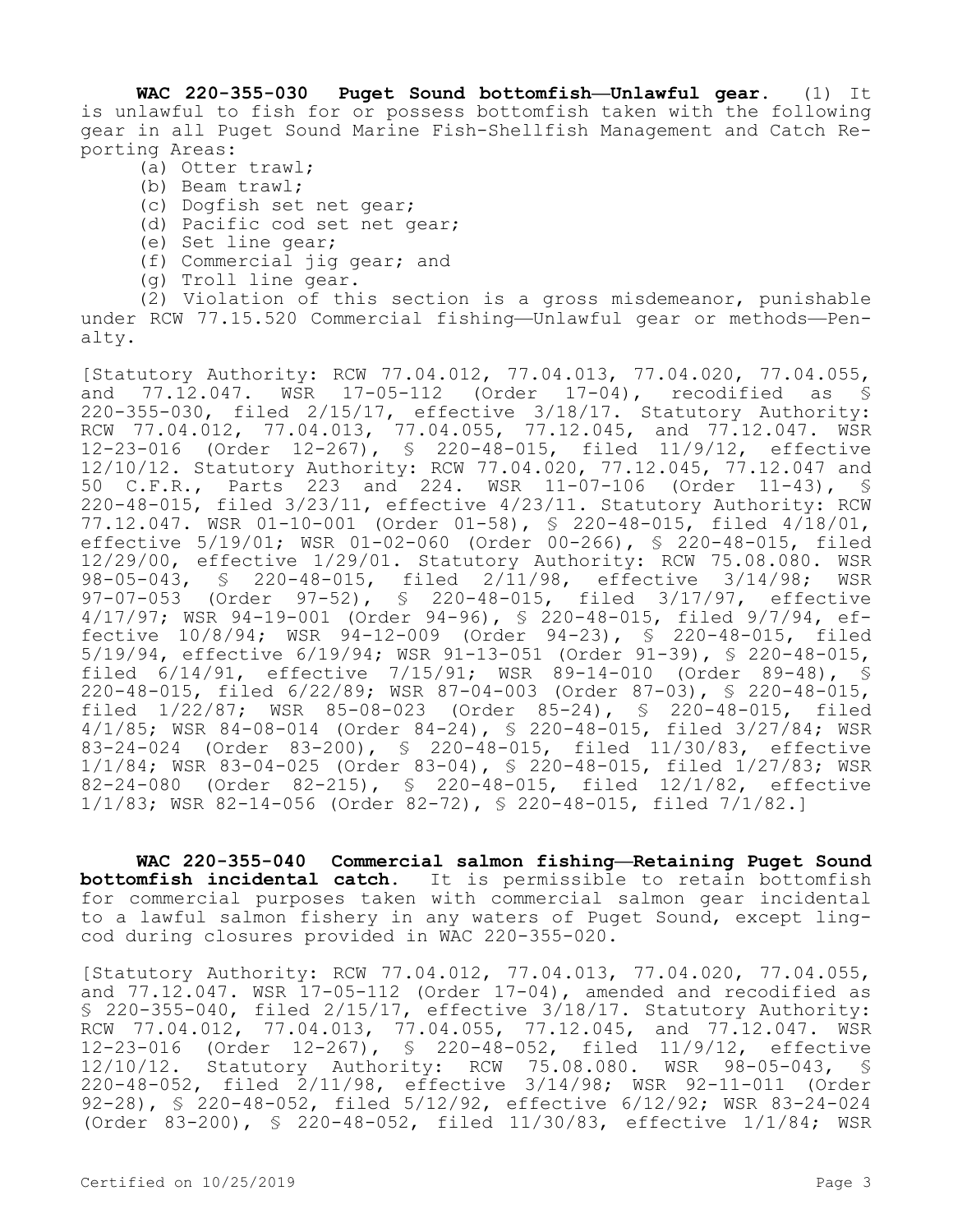82-24-080 (Order 82-215), § 220-48-052, filed 12/1/82, effective 1/1/83; WSR 82-14-056 (Order 82-72), § 220-48-052, filed 7/1/82.]

**WAC 220-355-050 Puget Sound bottomfish—Drag seine requirements and seasons.** (1) It is unlawful to operate drag seine or beach seine gear without possessing a valid food fish drag seine fishery license. A violation of this subsection is a gross misdemeanor or class C felony, depending on the circumstances of the violation, punishable under RCW 77.15.500 Commercial fishing without a license—Penalty.

(2) It is unlawful to take, fish for, and possess bottomfish with drag seine or beach seine gear, unless the gear meets the following requirements:

(a) Seines must be 350 feet or less in length; and

(b) Net mesh must be 1/2-inch stretch measure or larger.

(3) Violation of subsection (2) of this section is a gross misdemeanor, punishable under RCW 77.15.520 Commercial fishing—Unlawful gear or methods—Penalty.

(4) It is unlawful to take, fish for, or possess bottomfish with drag seine gear for commercial purposes except in the following Marine Fish-Shellfish Management and Catch Reporting Areas during the seasons designated below:

(a) Areas 28A, 28B, 28C, and 28D - Open January 1 through April 30.

(b) All other areas - Open September 1 through April 30, except that Areas 27A, 27B, 27C, and 29 are closed year-round.

(5) Violation of subsection (4) of this section is either a gross misdemeanor or class C felony, depending on the circumstances of the violation, punishable under RCW 77.15.550 Violation of commercial fishing area or time—Penalty.

[Statutory Authority: RCW 77.04.012, 77.04.013, 77.04.020, 77.04.055, and  $77.12.047$ . WSR  $17-05-112$  (Order  $17-04$ ), recodified as § 220-355-050, filed 2/15/17, effective 3/18/17. Statutory Authority: RCW 77.04.012, 77.04.013, 77.04.055, 77.12.045, and 77.12.047. WSR 12-23-016 (Order 12-267), § 220-48-061, filed 11/9/12, effective 12/10/12. Statutory Authority: RCW 75.08.080. WSR 94-12-009 (Order 94-23), § 220-48-061, filed 5/19/94, effective 6/19/94; WSR 82-14-056 (Order 82-72), § 220-48-061, filed 7/1/82.]

**WAC 220-355-060 Puget Sound—Bottomfish pots.** (1) It is unlawful to take, fish for, and possess bottomfish for commercial purposes with bottomfish pot gear as described in WAC 220-300-050, except in the following Puget Sound Marine Fish-Shellfish Management and Catch Reporting Areas during the seasons designated below:

Areas 23C and 29 open only by permit from the director.

(2) Violation of subsection (1) of this section is a gross misdemeanor, punishable under RCW 77.15.550 Violation of commercial fishing area or time—Penalty.

(3) It is unlawful to operate bottomfish pot gear without possessing a valid bottomfish pot license. Violation of this subsection is a gross misdemeanor or class C felony, depending on the circumstances of the violation, punishable under RCW 77.15.500 Commercial fishing without a license—Penalty.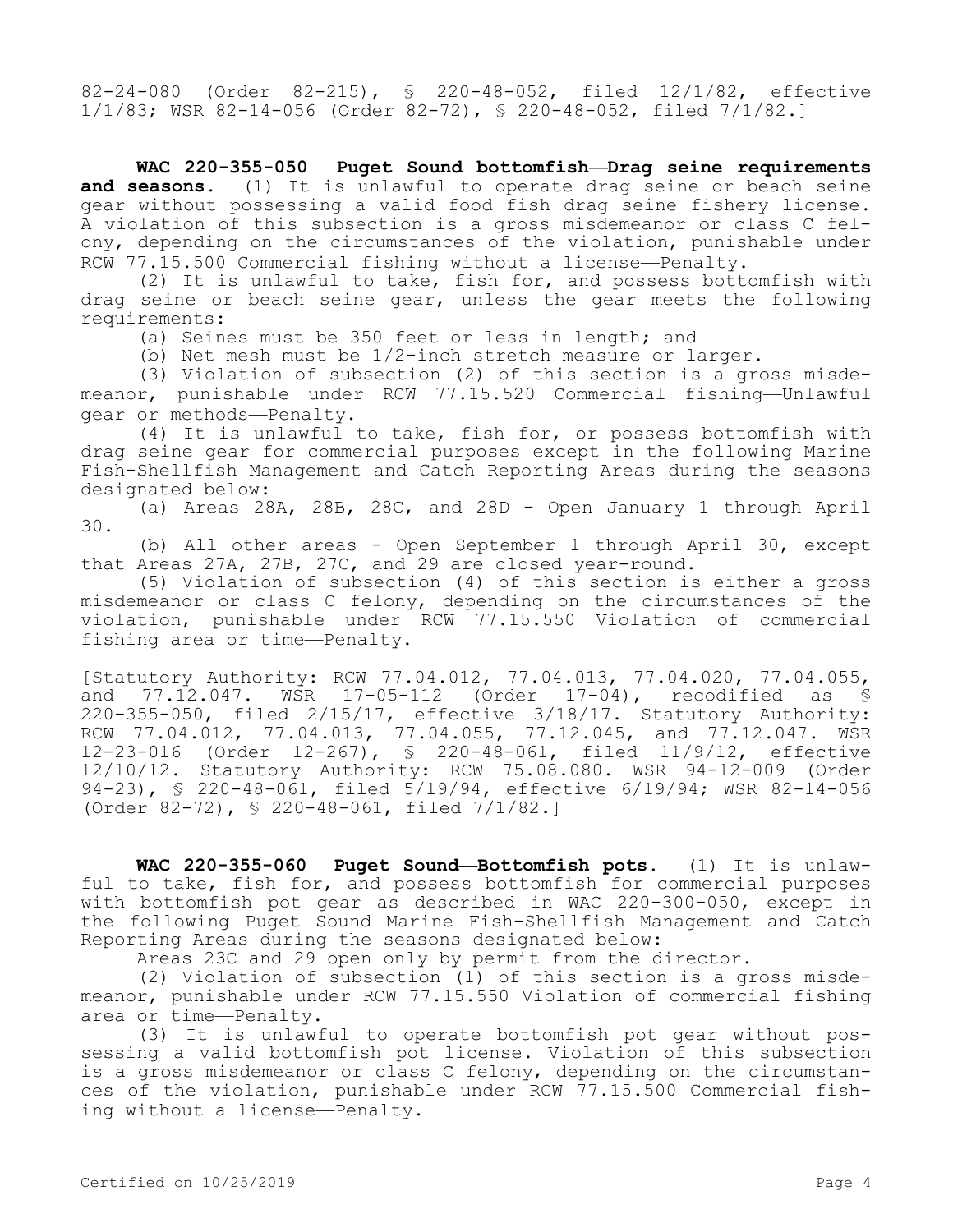[Statutory Authority: RCW 77.04.012, 77.04.013, 77.04.020, 77.04.055, and  $77.12.047$ . WSR  $17-05-112$  (Order  $17-04$ ), amended and recodified as § 220-355-060, filed  $2/15/17$ , effective  $3/18/17$ . Statutory Authority: RCW 77.04.012, 77.04.013, 77.04.055, 77.12.045, and 77.12.047. WSR 12-23-016 (Order 12-267), § 220-48-071, filed 11/9/12, effective 12/10/12. Statutory Authority: RCW 77.04.020, 77.12.045, 77.12.047 and<br>50 C.F.R., Parts 223 and 224. WSR 11-07-106 (Order 11-43), § 50 C.F.R., Parts 223 and 224. WSR 11-07-106 (Order 11-43), § 220-48-071, filed 3/23/11, effective 4/23/11. Statutory Authority: RCW 75.08.080. WSR 98-05-043, § 220-48-071, filed 2/11/98, effective 3/14/98; WSR 94-12-009 (Order 94-23), § 220-48-071, filed 5/19/94, effective 6/19/94; WSR 84-08-014 (Order 84-24), § 220-48-071, filed 3/27/84; WSR 82-24-080 (Order 82-215), § 220-48-071, filed 12/1/82, effective 1/1/83; WSR 82-14-056 (Order 82-72), § 220-48-071, filed 7/1/82.]

**WAC 220-355-070 Coastal bottomfish gear.** (1)(a) It is unlawful to take, fish for, possess, transport through the waters of the state, or land in any Washington state ports, bottomfish taken for commercial purposes in violation of gear requirements published in the Code of Federal Regulations (C.F.R.), Title 50, Part 660, Subparts D through F. This subpart provides requirements for commercial groundfish fishing in the Pacific Ocean. Additional regulations may be listed in the Federal Register, and these override the C.F.R. if there are any inconsistencies. Prior to using coastal bottomfish gear, a person must consult both the Federal Register and the C.F.R. This chapter, chapter 220-355 WAC, adopts the federal regulations imposed by the C.F.R. and the Federal Register, and it incorporates those regulations by reference. Where rules refer to the fishery management area, that area is extended to include Washington state waters coterminous with the Exclusive Economic Zone. A copy of the federal rules may be obtained by going on the internet to the National Marine Fisheries Service West Coast Region Groundfish page. State regulations may apply that are more restrictive than federal regulations.

(b) Violation of this subsection is a gross misdemeanor, punishable under RCW 77.15.520.

(2) Otter trawl and beam trawl.

(a) It is unlawful to use, operate, or carry aboard any fishing vessel otter trawl gear having meshes measuring less than 3 inches anywhere in the net.

(b) It is unlawful to use or operate any bottom roller or bobbin trawl having meshes less than 4.5 inches anywhere in the net. Rollers, bobbins, or discs used in roller or bobbin trawls must be a minimum of 14 inches in diameter.

(c) It is unlawful to use or operate a pelagic trawl with meshes less than 3.0 inches anywhere in the net. Footropes of pelagic trawls must be less than 1.75 inches in diameter, including twine necessary for seizing material. Sweep lines, including the bottom leg of the bridle, must be bare.

(d) It is unlawful to use or operate a pelagic trawl net unless bare rope or webbing with an individual mesh size no smaller than 16 inches completely encircles the net immediately behind the footrope or headrope for at least 20 feet. A band of mesh may encircle the net under transfer cables, or lifting or splitting straps (chokers), but the band must be: Over riblines and restraining straps; of the same mesh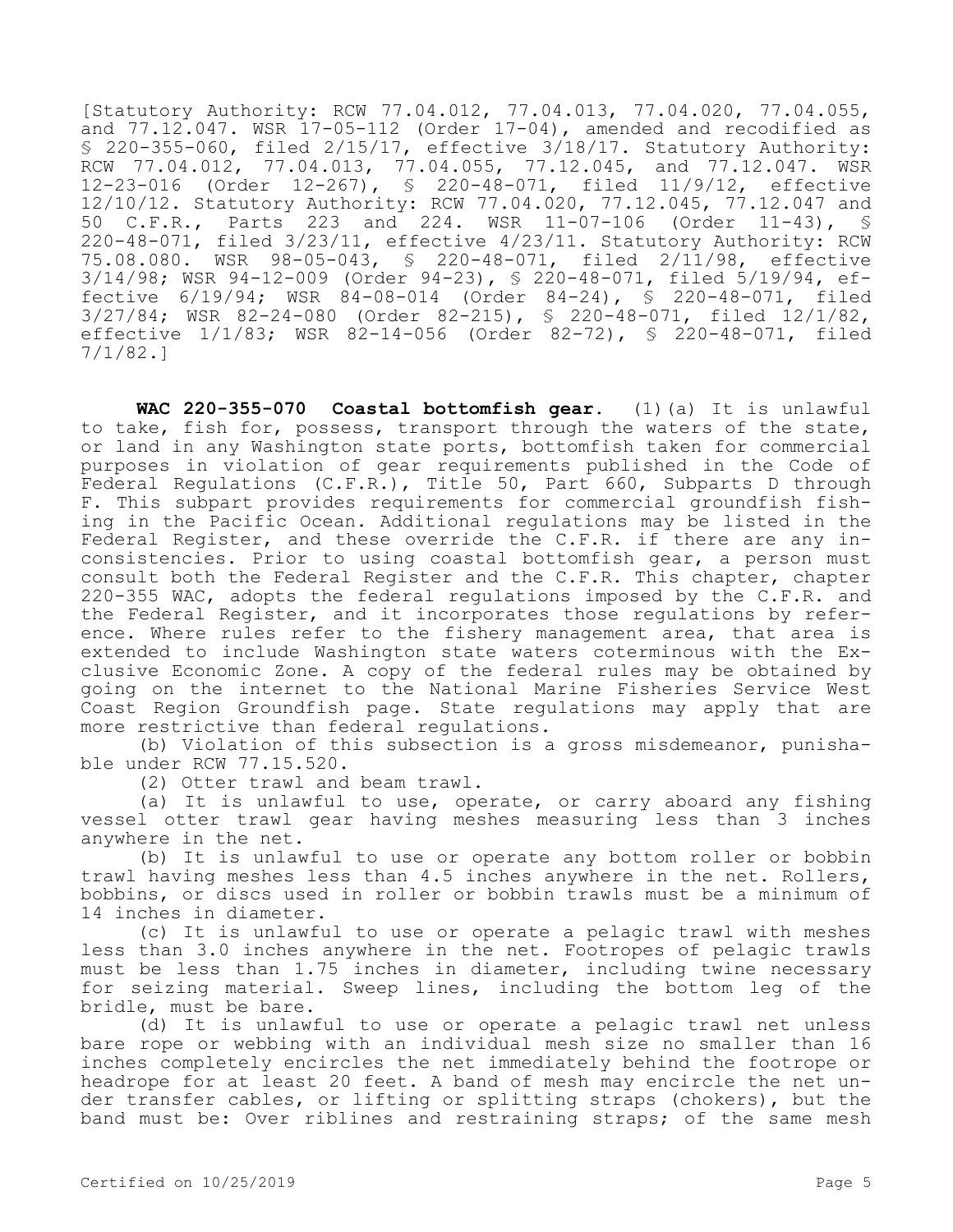size, and coincide knot-to-knot with the net to which it is attached; and no wider than 16 meshes.

(e) It is unlawful to use or operate a trawl net that has chafing gear encircling more than 50 percent of the circumference of any bottom, roller, bobbin, or pelagic trawl, except as specified in (d) of this subsection. No section of chafing gear may be longer than 50 meshes of the body of the net to which it is attached. Except at the corners, the terminal end of each section of chafing gear must not be connected to the net. Chafing gear must be attached outside any rib lines and restraining straps. There is no limit on the number of sections of chafing gear on a net.

(f) It is unlawful to use double-wall cod ends in any trawl gear.

(g) Licensing: A food fish trawl, non-Puget Sound fishery license is the license required to operate the gear provided for in this section. Additionally, a federal limited entry permit is required in Areas 59A-1, 59A-2, 59B, 60A-1, and 60A-2, and that portion of Area 58B within the Exclusive Economic Zone.

(h) Violation of licensing requirements under this subsection is punishable pursuant to RCW 77.15.500.

(i) Violation of gear requirements under this subsection is punishable pursuant to RCW 77.15.520.

(3) Set lines.

(a) It is unlawful for the operator of set lines to leave such gear unattended, unless the following requirements are met:

(i) Gear must be marked with a buoy. The buoy must have affixed to it in a visible and legible manner a department-approved and registered buoy brand issued to the licensee. Set lines must also be marked at the surface at each terminal end with a pole and flag, light, and radar reflector.

(ii) Buoys affixed to unattended gear must be visible on the surface of the water except during strong tidal flow or extreme weather conditions.

(iii) Set lines must be attended to no less than every seven days.

(b) Licensing: A food fish set line fishery license is the license required to operate the gear provided for in this section.

(c) Violation of licensing requirements under this subsection is punishable pursuant to RCW 77.15.500.

(4) Bottomfish pots.

(a) It is unlawful for the operator of bottomfish pots to leave such gear unattended, unless the following requirements are met:

(i) Gear must be marked with a buoy. The buoy must have affixed to it, in a visible and legible manner, a department-approved and registered buoy brand issued to the licensee.

(ii) Bottomfish pots laid on a ground line must be marked at the surface with a pole and a flag, light, and radar reflector at each terminal end.

(iii) Buoys affixed to unattended gear must be visible on the surface of the water except during strong tidal flow or extreme weather conditions.

(iv) Bottomfish pots must be attended to no less than every seven days.

(b) Licensing: A bottomfish pot fishery license is the license required to operate the gear provided for in this section.

(c) Violation of licensing requirements under this subsection is punishable pursuant to RCW 77.15.500.

(5) Commercial jig gear.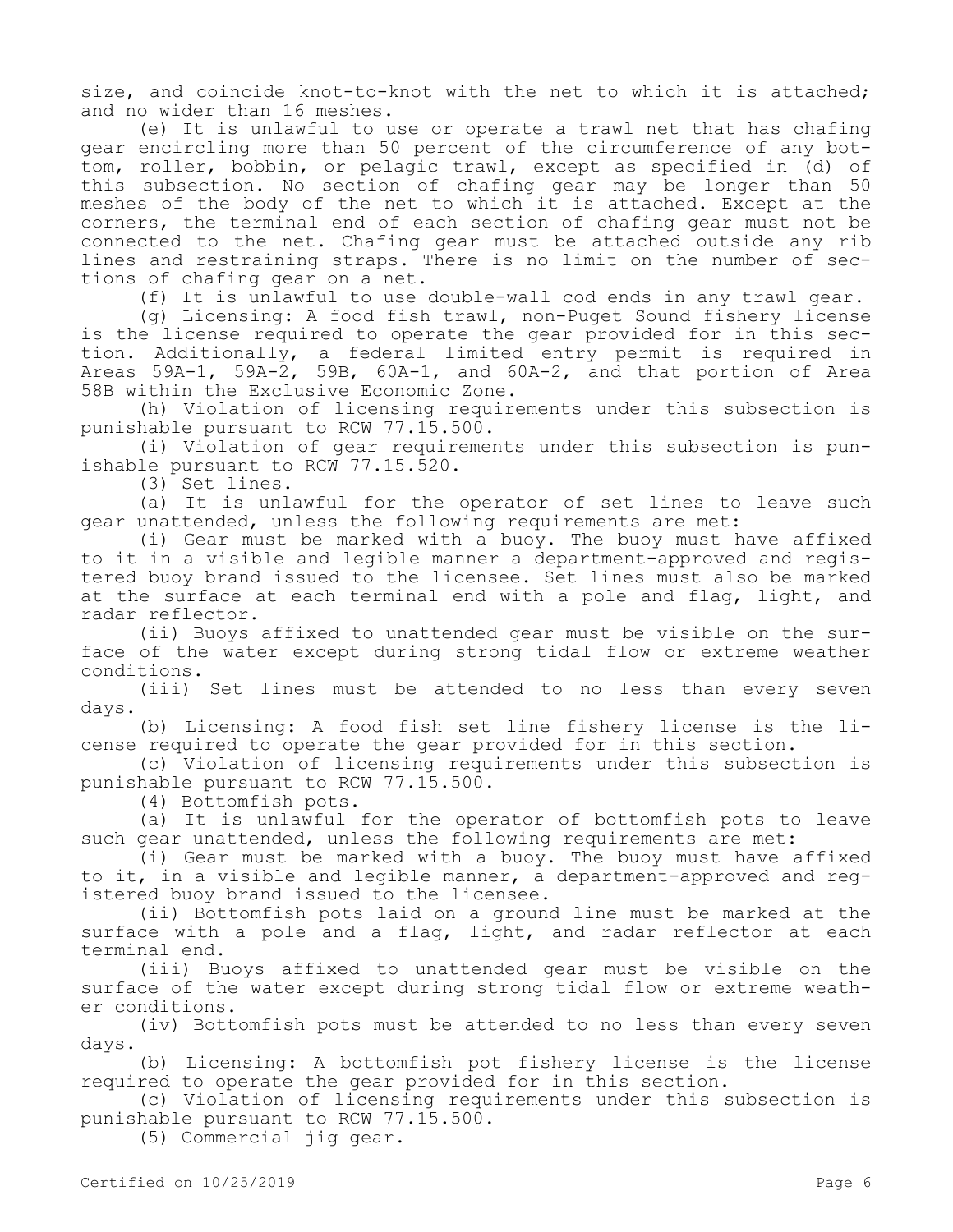(a) Licensing: A bottomfish jig fishery license is the license required to operate the gear provided for in this section.

(b) Violation of licensing requirements under this subsection is punishable pursuant to RCW 77.15.500.

(6) Troll lines.

(a) Licensing: A bottomfish troll fishery license is the license required to operate the gear provided for in this section.

(b) Violation of licensing requirements under this subsection is punishable pursuant to RCW 77.15.500.

[Statutory Authority: RCW 77.04.020, 77.12.045, and 77.12.047. WSR 17-18-037 (Order 17-223), § 220-355-070, filed 8/29/17, effective 9/29/17. Statutory Authority: RCW 77.04.012, 77.04.013, 77.04.020, 77.04.055, and 77.12.047. WSR 17-05-112 (Order 17-04), amended and recodified as § 220-355-070, filed 2/15/17, effective 3/18/17. Statutory Authority: RCW 77.12.047. WSR 07-23-002 (Order 07-279), § 220-44-030, filed 11/7/07, effective 12/8/07; WSR 01-02-060 (Order 00-266), § 220-44-030, filed 12/29/00, effective 1/29/01. Statutory Authority: RCW 75.08.080. WSR 98-05-043, § 220-44-030, filed 2/11/98, effective 3/14/98; WSR 96-11-055 (Order 96-43), § 220-44-030, filed 5/9/96, effective 6/9/96; WSR 94-12-009 (Order 94-23), § 220-44-030, filed 5/19/94, effective 6/19/94; WSR 92-07-008 (Order 92-07), § 220-44-030, filed 3/6/92, effective 4/16/92; WSR 88-22-033 (Order 88-157), § 220-44-030, filed 10/27/88; Statutory Authority: RCW 75.08.080. WSR 88-22-033 (Order 88-157), § 220-44-030, filed 10/27/88; WSR 84-08-014 (Order 84-24), § 220-44-030, filed 3/27/84; WSR 82-14-056 (Order 82-72), § 220-44-030, filed 7/1/82; WSR 82-03-045 (Order 82-6), § 220-44-030, filed 1/19/82; WSR 81-02-053 (Order 81-3), § 220-44-030, filed 1/7/81; WSR 79-03-014 (Order 79-11), § 220-44-030, filed 2/15/79; WSR 78-04-039 (Order 78-11), § 220-44-030, filed 3/20/78.]

**WAC 220-355-080 Highly migratory species fisheries—Possession and landing requirements—Gear restriction.** (1) It is unlawful to possess, transport through the waters of the state, or land into any Washington port, highly migratory species taken in violation of any permit or data collection requirements as published in the Code of Federal Regulations (C.F.R.), Title 50, Part 660, Subpart K. These federal regulations provide the requirements for highly migratory species fisheries in the Pacific Ocean. There may be additional regulations listed in the Federal Register, and these override the regulations in the C.F.R. if there are any inconsistencies between the two. Chapter 220-355 WAC incorporates the C.F.R. by reference and is based, in part, on the C.F.R. Where rules refer to the fishery management area, that area is extended to include Washington state waters coterminous with the Exclusive Economic Zone. A copy of the federal rules may be obtained by the internet at www.pcouncil.org. State regulations may apply that are more restrictive than federal regulations.

(2) Except as authorized under the federal rules referenced in this subsection, it is unlawful to use drift gillnet gear in state and offshore waters west of the Bonilla-Tatoosh line, north of the Washington-Oregon boundary, and south of the United States-Canada boundary.

(3) Violation of reporting requirements under this section is punishable pursuant to RCW 77.15.280.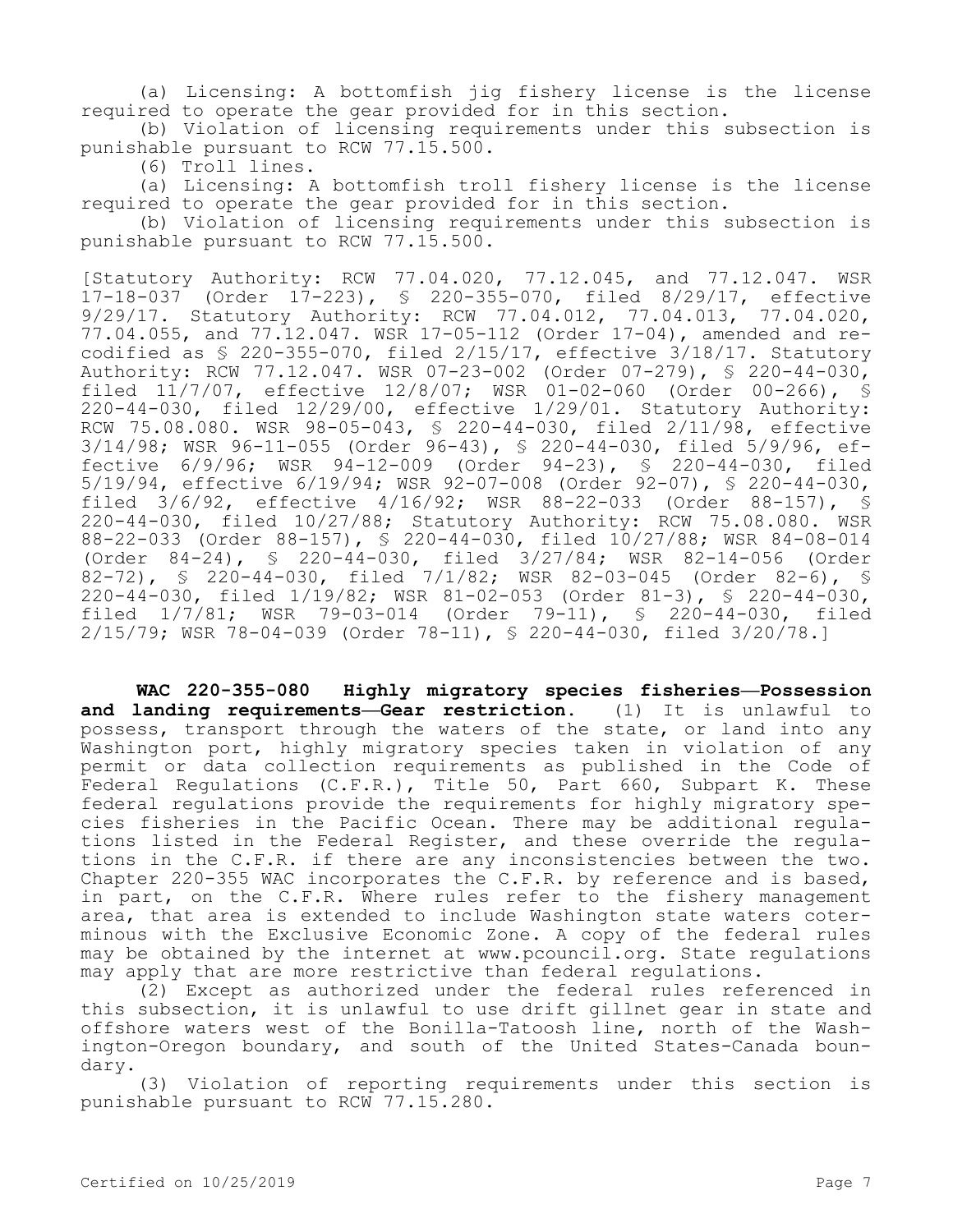(4) Violation of gear requirements under this section is punishable pursuant to RCW 77.15.520.

[Statutory Authority: RCW 77.04.012, 77.04.013, 77.04.020, 77.04.055, and  $77.12.047$ . WSR  $17-05-112$  (Order  $17-04$ ), amended and recodified as § 220-355-080, filed 2/15/17, effective 3/18/17. Statutory Authority: RCW 77.65.010, 77.12.047, and 77.04.020. WSR 09-01-178 (Order 08-315), § 220-44-035, filed 12/23/08, effective 1/23/09. Statutory Authority: RCW 77.12.047. WSR 07-23-002 (Order 07-279), § 220-44-035, filed<br>11/7/07, effective 12/8/07; WSR 05-17-003 (Order 05-165), § effective 12/8/07; WSR 05-17-003 (Order 05-165), § 220-44-035, filed 8/3/05, effective 9/3/05; WSR 02-02-051 (Order 01-288), § 220-44-035, filed 12/27/01, effective 1/27/02.]

**WAC 220-355-090 Coastal bottomfishing areas and seasons.** (1)(a) It is unlawful to possess, transport through the waters of the state, or land in any Washington state port bottomfish in violation of any area or time closure or requirement as published in the Code of Federal Regulations (C.F.R.), Title 50, Part 660, Subparts D through F. These federal regulations provide the requirements for commercial groundfish fishing in the Pacific Ocean. There may be additional regulations listed in the Federal Register, and these override the regulations in the C.F.R. if there are any inconsistencies between the two. Chapter 220-355 WAC incorporates the C.F.R. by reference and is based, in part, on the C.F.R. Where rules refer to the fishery management area, that area is extended to include Washington state waters coterminous with the Exclusive Economic Zone. A copy of the federal rules may be obtained by the internet at the National Marine Fisheries Service West Coast Region Groundfish page. State regulations may apply that are more restrictive than federal regulations.

(b) Violation of catch requirements under this subsection is punishable pursuant to RCW 77.15.550.

(2)(a) It is unlawful to use otter trawl or beam trawl gear in state territorial waters (0-3 miles) within Areas 58B, 59A-1, 59A-2, 59B, 60A-1 or 60A-2.

(b) Violation of gear requirements under this subsection is punishable pursuant to RCW 77.15.520.

(3)(a) It is unlawful for vessels using trawl gear to take and retain or possess groundfish within the trawl Rockfish Conservation Area (RCA) or Essential Fish Habitat (EFH) zones, except that:

(i) Trawl gear vessels may transit though the trawl RCA or EFH zones with groundfish onboard, as long as the vessel does not fish for any species within the RCA or EFH zone on the same trip; and

(ii) The activity is otherwise authorized under federal regulations.

(b) For purposes of this section, "trawl RCA and EFH zones" means those areas and boundaries defined as "trawl RCA" or "EFH zone" in the Code of Federal Regulations (C.F.R.), Title 50, Part 660, Subpart D. The C.F.R. lists the requirements for commercial groundfish fishing in the Pacific Ocean. Additional regulations may be enacted and listed in the Federal Register, and these regulations override those in the C.F.R. if there are any inconsistencies between the two.

(c) Violation of catch requirements under this subsection is punishable pursuant to RCW 77.15.550.

(4)(a) It is unlawful for vessels using nontrawl gear to take and retain or possess groundfish within the nontrawl Rockfish Conservation Area (RCA), or to land such fish, except that: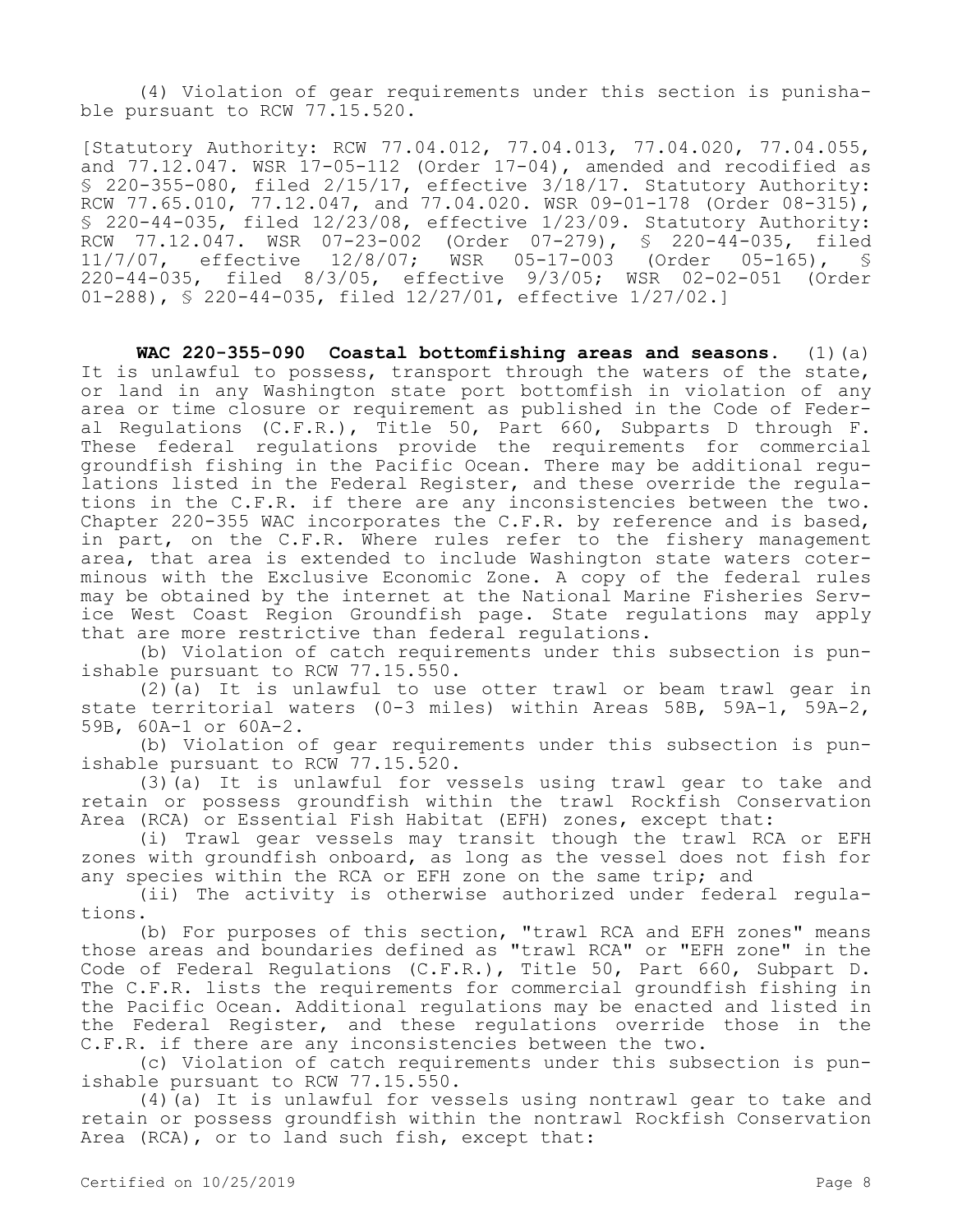(i) Nontrawl gear vessels may travel through the nontrawl RCA with groundfish onboard as long as the vessel does not fish for any species within the RCA on the same trip; and

(ii) The activity is otherwise authorized under federal regulations.

(b) For purposes of this section, "nontrawl RCA" means those areas and boundaries defined as "nontrawl RCA" in the Code of Federal Regulations (C.F.R.), Title 50, Part 660, Subparts E and F. The C.F.R. lists the requirements for commercial groundfish fishing in the Pacific Ocean. Additional regulations may be enacted and listed in the Federal Register, and these supersede the federal regulations in the C.F.R. if there are any inconsistencies between the two.

(c) Violation of catch requirements under this subsection is punishable pursuant to RCW 77.15.550.

 $(5)$  (a) It is unlawful to use set line gear in state territorial waters (0-3 miles) within Areas 58B, 59A-1, 59A-2, 59B, 60A-1 and 60A-2, and in that portion of Area 58B within the Exclusive Economic Zone.

(b) Violation of catch requirements under this subsection is punishable pursuant to RCW 77.15.550.

(6)(a) It is unlawful to use bottomfish pots in state territorial waters (0-3 miles) within Areas 58B, 59A-1, 59A-2, 59B, 60A-1 and 60A-2, and in that portion of Area 58B within the Exclusive Economic Zone.

(b) Violation of catch requirements under this subsection is punishable pursuant to RCW 77.15.550.

(7)(a) It is unlawful to use commercial jig gear in state territorial waters (0-3 miles) within Areas 58B, 59A-1, 59A-2, 59B, 60A-1 and 60A-2, and in that portion of Area 58B within the Exclusive Economic Zone.

(b) Violation of catch requirements under this subsection is punishable pursuant to RCW 77.15.550.

(8)(a) It is unlawful to use bottomfish troll gear in state territorial waters (0-3 miles) within Areas 58B, 59A-1, 59A-2, 59B, 60A-1 and 60A-2, and in that portion of Area 58B within the Exclusive Economic Zone.

(b) Violation of catch requirements under this subsection is punishable pursuant to RCW 77.15.550.

[Statutory Authority: RCW 77.04.020, 77.12.045, and 77.12.047. WSR 17-18-037 (Order 17-223), § 220-355-090, filed 8/29/17, effective 9/29/17. Statutory Authority: RCW 77.04.012, 77.04.013, 77.04.020, 77.04.055, and 77.12.047. WSR 17-05-112 (Order 17-04), amended and recodified as § 220-355-090, filed 2/15/17, effective 3/18/17. Statutory Authority: RCW 77.12.047. WSR 07-23-002 (Order 07-279), § 220-44-040, filed 11/7/07, effective 12/8/07. Statutory Authority: RCW 75.08.080. WSR 84-08-014 (Order 84-24), § 220-44-040, filed 3/27/84; WSR 83-10-016 (Order 83-31), § 220-44-040, filed 4/26/83; WSR 82-14-056 (Order 82-72), § 220-44-040, filed 7/1/82; WSR 81-02-053 (Order 81-3), § 220-44-040, filed 1/7/81; WSR 79-03-014 (Order 79-11), § 220-44-040, filed 2/15/79; WSR 78-04-039 (Order 78-11), § 220-44-040, filed 3/20/78.]

**WAC 220-355-100 Coastal bottomfish catch limits.** (1)(a) It is unlawful to possess, transport through the waters of the state, or land in any Washington state port, bottomfish taken in excess of the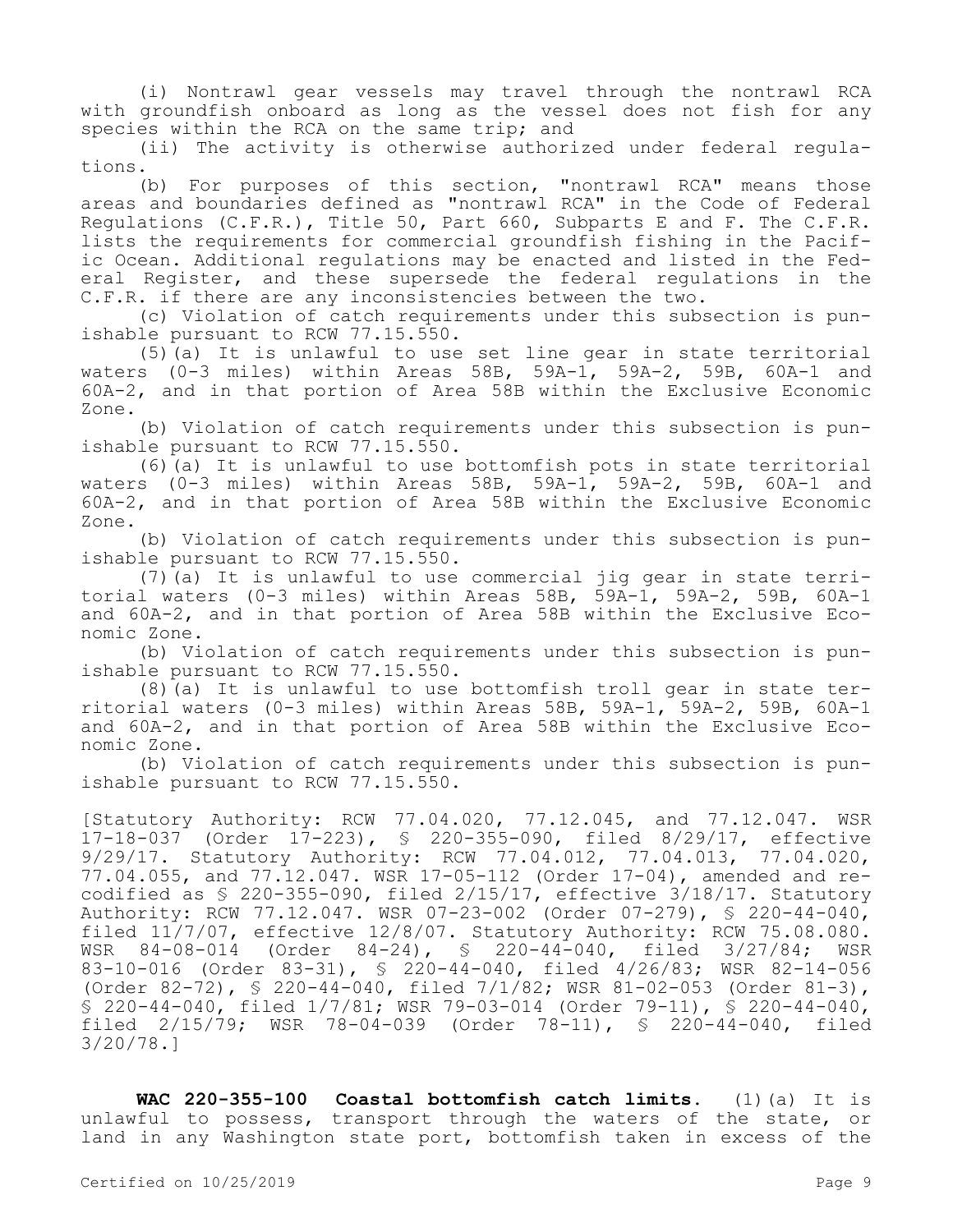amounts or less than the minimum or maximum sizes, or in violation of any of the possession, landing, or sorting requirements published in the Code of Federal Regulations (C.F.R.), Title 50, Part 660, Subparts D through F. These federal regulations provide the requirements for commercial groundfish fishing in the Pacific Ocean. Additional regulations may be enacted and listed in the Federal Register, and these regulations override those in the C.F.R. if there are any inconsistencies between the two. Therefore, persons must consult these federal regulations, which chapter 220-355 WAC incorporates by reference and is based on, in part. Where rules refer to the fishery management area, that area is extended to include Washington state waters coterminous with the Exclusive Economic Zone. A copy of the federal rules may be obtained by the internet at the National Marine Fisheries Service West Coast Region Groundfish page. State regulations may apply that are more restrictive than federal regulations.

(b) Violation of this subsection is a gross misdemeanor, punishable under RCW 77.15.550.

(2)(a) It is unlawful to possess, transport through the waters of the state, or land into any Washington port, walleye pollock taken with trawl gear from Marine Fish-Shellfish Management and Catch Reporting Areas 58B, 59A-1, 59A-2, 59B, 60A-1, 60A-2, 61, 62, or 63, except by trawl vessels participating in the directed Pacific whiting fishery and the directed coastal groundfish fishery.

(b) Violation of this section is a gross misdemeanor, punishable under RCW 77.15.550.

(3)(a) It is unlawful for trawl vessels participating in the directed Pacific whiting and/or the directed coastal groundfish fishery to land incidental catches of walleye pollock greater than forty percent of their total landing by weight, not to exceed ten thousand pounds.

(b) Violation of this subsection is a gross misdemeanor, punishable under RCW 77.15.550.

(4)(a) It is unlawful for an original receiver to receive whiting and whiting by-catch under the authority of an exempted fishing permit (EFP) issued by NMFS through the department, unless the original receiver has entered into a signed agreement with the department specifying the responsibilities of the original receiver in conjunction with the whiting EFP fishery. Failure to comply with the terms of the agreement shall be cause to remove the original receiver from the list of original receivers allowed to receive unsorted whiting catches from EFP vessels.

(b) Violation of this subsection is a gross misdemeanor, punishable under RCW 77.15.550.

(5)(a) It is unlawful to land thresher shark taken by any means from state and offshore waters of the Pacific Ocean north of the Washington-Oregon boundary and south of the United States-Canada boundary. It is unlawful to land thresher shark taken south of the Washington-Oregon boundary unless each thresher shark landed is accompanied by a minimum of two swordfish.

(b) Violation of this subsection is a gross misdemeanor, punishable under RCW 77.15.550.

(6)(a) It is unlawful to take salmon incidental to any lawful bottomfish fishery.

(b) Violation of this subsection is a gross misdemeanor, punishable under RCW 77.15.550.

(7)(a) It is unlawful to retain sturgeon species, other than white sturgeon, taken incidental to any lawful bottomfish fishery.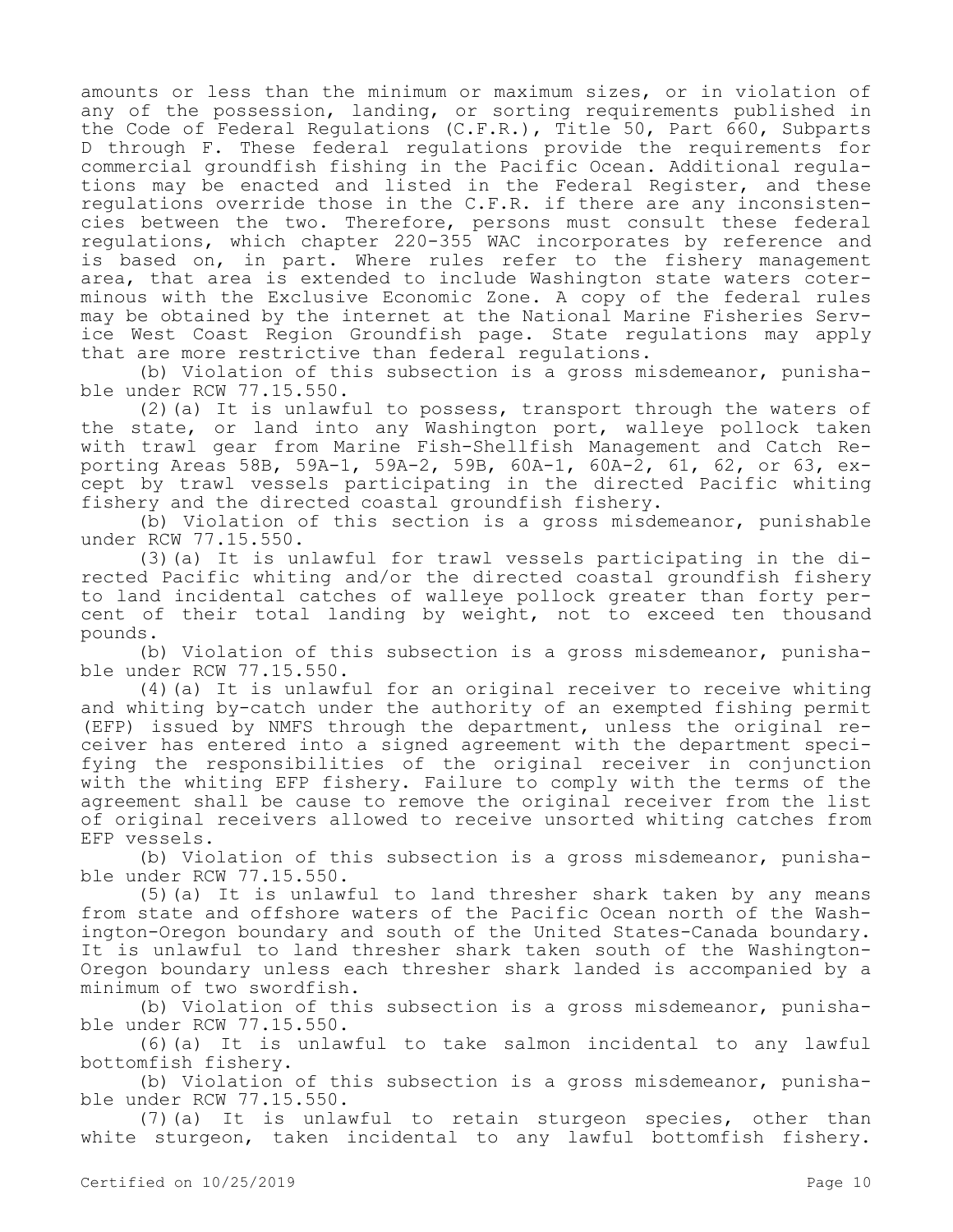White sturgeon may be taken as long as the fisher complies with minimum and maximum size restrictions for commercial fisheries.

(b) Violation of this subsection is a gross misdemeanor, punishable under RCW 77.15.550.

(8)(a) It is unlawful to retain any species of shellfish taken incidental to any lawful bottomfish fishery, except that it is lawful to retain octopus and squid.

(b) Violation of this subsection is a gross misdemeanor, punishable under RCW 77.15.550.

[Statutory Authority: RCW 77.04.020, 77.12.045, and 77.12.047. WSR 17-18-037 (Order 17-223), § 220-355-100, filed 8/29/17, effective 9/29/17. Statutory Authority: RCW 77.04.012, 77.04.013, 77.04.020, 77.04.055, and 77.12.047. WSR 17-05-112 (Order 17-04), amended and recodified as § 220-355-100, filed 2/15/17, effective 3/18/17. Statutory Authority: RCW 77.12.047. WSR 07-23-002 (Order 07-279), § 220-44-050, filed 11/7/07, effective 12/8/07; WSR 03-05-078 (Order 03-31), § 220-44-050, filed 2/18/03, effective 3/21/03; WSR 02-02-051 (Order 01-288), § 220-44-050, filed 12/27/01, effective 1/27/02; WSR<br>01-13-002 (Order 01-103), § 220-44-050, filed 6/6/01, effective  $01-13-002$  (Order  $01-103$ ), § 220-44-050, 7/7/01. Statutory Authority: 2000 c 107 § 7. WSR 00-16-033 (Order 00-124), § 220-44-050, filed 7/24/00, effective 8/24/00. Statutory Authority: RCW 75.08.080. WSR 98-15-033 (Order 98-121), § 220-44-050, filed 7/7/98, effective 8/7/98; WSR 98-05-043, § 220-44-050, filed 2/11/98, effective 3/14/98; WSR 96-11-055 (Order 96-43), § 220-44-050, filed 5/9/96, effective 6/9/96; WSR 95-08-069 (Order 95-29), § 220-44-050, filed 4/4/95, effective 5/5/95; WSR 94-13-077 (Order 94-51), § 220-44-050, filed 6/10/94, effective 7/11/94; WSR 93-07-093 (Order 93-16), § 220-44-050, filed 3/22/93, effective 4/22/93; WSR 92-07-008 (Order 97-07), § 220-44-050, filed 3/6/92, effective 4/16/92; WSR 91-07-050 (Order 91-12), § 220-44-050, filed 3/18/91, effective 4/18/91; WSR 90-13-108 (Order 90-26), § 220-44-050, filed 6/21/90, effective 7/22/90. Statutory Authority: RCW 75.08.070 and 75.08.080. WSR 89-14-069 (Order 89-54), § 220-44-050, filed 6/30/89; WSR 89-06-030 (Order 89-07), § 220-44-050, filed 2/24/89; WSR 88-14-020 (Order 88-42), § 220-44-050, filed 6/28/88. Statutory Authority: RCW 75.08.080. WSR 87-07-042 (Order 87-17), § 220-44-050, filed 3/16/87; WSR 86-12-027 (Order 86-39), § 220-44-050, filed 5/28/86. Statutory Authority: RCW 75.08.070 and 75.08.080. WSR 85-07-022 (Order 85-17), § 220-44-050, filed 3/13/85. Statutory Authority: RCW 75.08.080. WSR 84-08-014 (Order 84-24), § 220-44-050, filed 3/27/84; WSR 83-17-030 (Order 83-88), § 220-44-050, filed 8/10/83; WSR 83-10-016 (Order 83-31), § 220-44-050, filed 4/26/83.]

**WAC 220-355-110 Otter trawl logbook required.** (1) It is unlawful for any vessel operator engaged in commercial otter trawl fishing in Coastal Marine Fish-Shellfish Management and Catch Reporting Areas 58B, 59A-1, 59A-2, 59B, 60A-1, 60A-2, 61, 62, and 63, or possessing groundfish taken with such gear from those areas, to fail to obtain and accurately maintain the appropriate logbook.

(2) It is unlawful for the operator of the harvest vessel to fail to keep the logbook aboard the vessel while the vessel is engaged in groundfish fishing or has groundfish onboard.

(3) It is unlawful for the vessel operator to fail to submit harvest logs for inspection upon request by fish and wildlife officers and/or authorized department employees.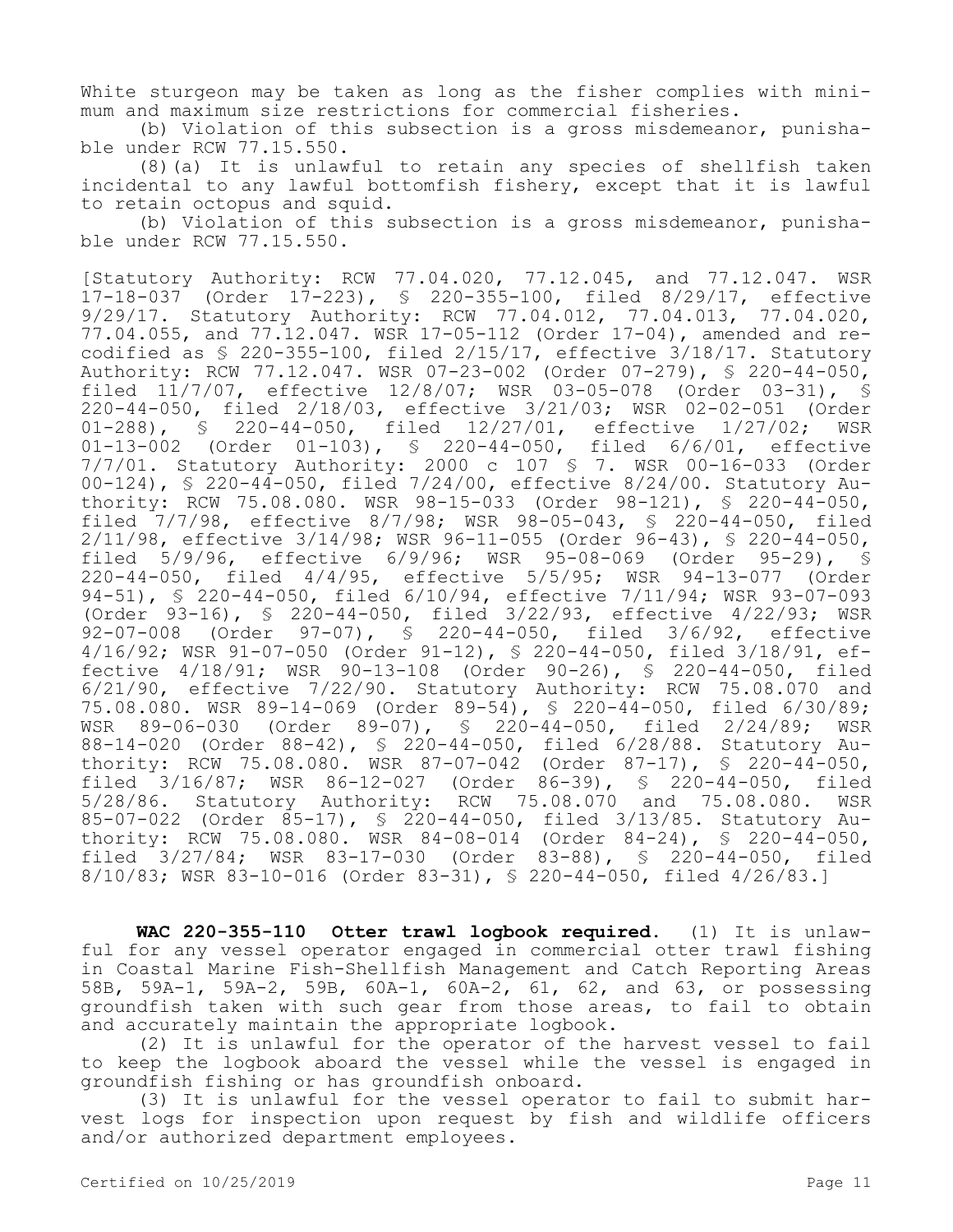(4) It is unlawful for any vessel operator engaged in groundfish fishing to fail to comply with the following methods and time frames of logbook submittal:

(a) Vessel operators responsible for submitting logs to the department must maintain a copy of all submitted logs for up to three years after the fishing activity ended. The copies must verify that logs sent by mail were received by the department, except that operators submitting logs directly to authorized department employees must record the name and date of the contact on the fisherman's copy of the log. The operators must maintain these copies for up to three years after the fishing activity ended.

(b) The department's copies of completed log sheets must be submitted to the department for each month in which fishing activity occurs. The department's copies must be received within ten days following any calendar month in which fishing activity occurred, or within ten days following the termination of the commercial fishing activity, whichever occurs first.

(5) It is unlawful for vessel operators engaged in commercial groundfish fishing or possessing groundfish to fail to permanently and legibly record in ink the following information within the following time constraints:

(a) For each vessel trip, the operator shall record the vessel name and registration number, crew size, departure and return date and time, and buyers of fish landed.

(b) For each trawl tow conducted, the vessel operator shall record the month and day, time gear was set and retrieved, latitude and longitude fished, depth at which most fish were caught, net type, target species, and estimated weight of fish species retained. Species or species groups with trip or cumulative limits must be identified separately and cannot be recorded in combination with other species.

(6) Violation of this section is a misdemeanor, punishable under RCW 77.15.280.

[Statutory Authority: RCW 77.04.012, 77.04.013, 77.04.020, 77.04.055, and 77.12.047. WSR 17-05-112 (Order 17-04), recodified as § 220-355-110, filed 2/15/17, effective 3/18/17. Statutory Authority: RCW 77.12.047. WSR 07-23-002 (Order 07-279), § 220-44-080, filed 11/7/07, effective 12/8/07. Statutory Authority: 2000 c 107 § 7. WSR 00-16-033 (Order 00-124), § 220-44-080, filed 7/24/00, effective 8/24/00. Statutory Authority: RCW 75.08.080. WSR 98-05-043, § 220-44-080, filed 2/11/98, effective 3/14/98; WSR 85-08-023 (Order 85-24), § 220-44-080, filed 4/1/85.]

**WAC 220-355-120 Bottomfish—Far offshore fishery.** (1)(a) It is unlawful for any fisher to transport through the waters of the state, or to land in any Washington state port, bottomfish taken outside the Exclusive Economic Zone (more than 200 miles offshore), except that any fisher may transport bottomfish through the waters of the state or land bottomfish taken without the Exclusive Economic Zone, provided:

(i) The fisher has, at least 48 hours prior to participating in the far offshore fishery, notified the department either by writing to the Washington Department of Fish and Wildlife, 48A Devonshire Road, Montesano, WA 98563; or telephoning the department during regular business hours, Monday through Friday, at 360-586-6129. The fisher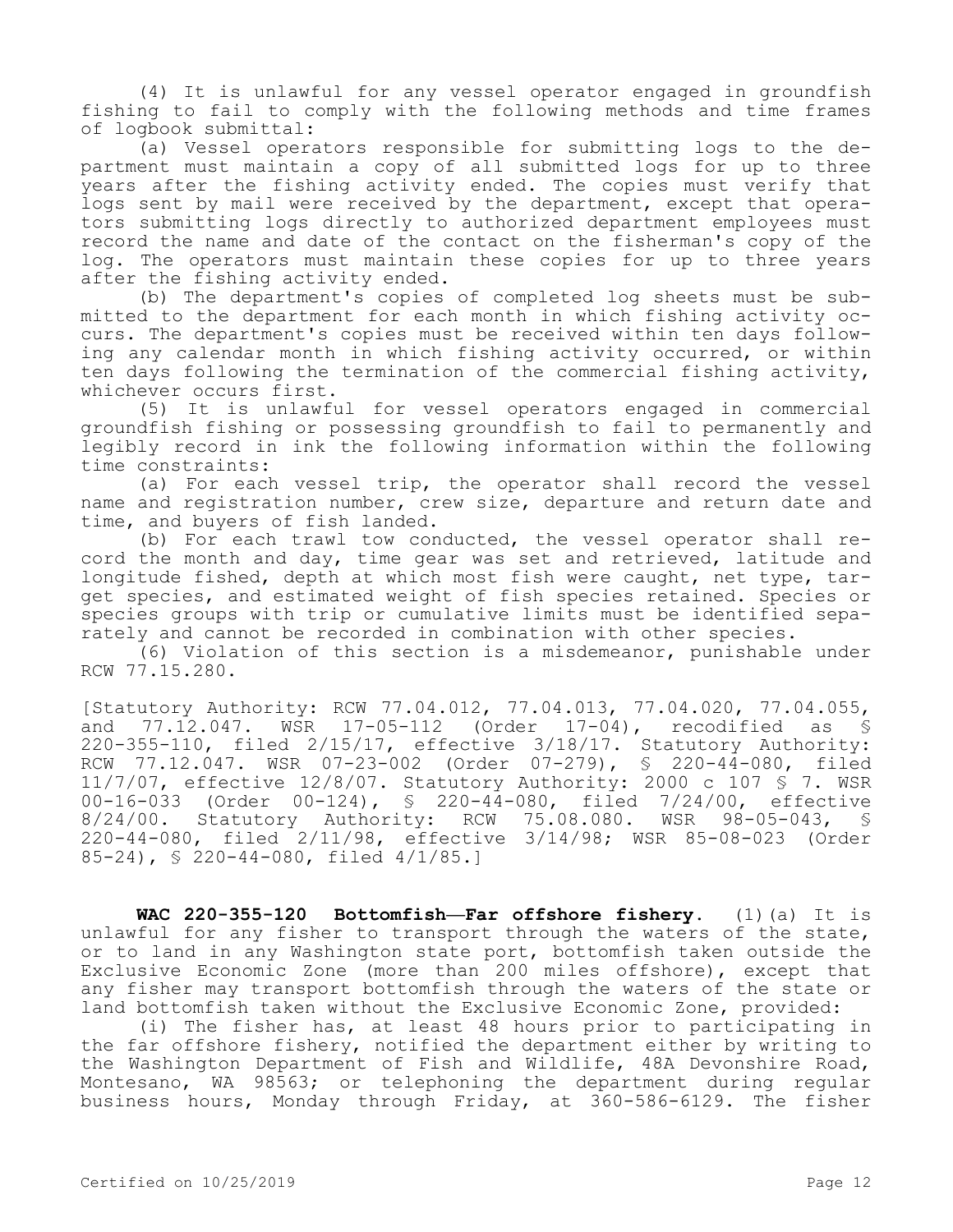must provide the following information: Vessel name and official number; anticipated fishing dates; anticipated port of landing;

(ii) The fisher makes the vessel available for a hold inspection, if required to do so by the department, prior to departure for the far offshore fishery; and

(iii) The fisher notifies the department at least 24 hours prior to landing bottomfish at any Washington state port. The fisher must provide the following information: Port of landing; estimated date and time of landing; estimated species composition, and weight of fish aboard.

(b) Violation of this subsection is a misdemeanor, punishable under RCW 77.15.280.

(2)(a) It is unlawful for any fisher to fish within, or to land fish taken from within, the Exclusive Economic Zone during any trip for which a declaration to participate in the far offshore fishery has been made.

(b) Violation of this subsection is a misdemeanor, punishable under RCW 77.15.280.

(3)(a) Fishers participating in the far offshore fishery are required to be properly licensed in order to land bottomfish into a Washington state port.

(b) Violation of catch restrictions is punishable pursuant to RCW 77.15.550.

(4) This section does not apply to bottomfish that have been previously landed in another state, territory, or country; does not apply to delivery by vessels other than the catcher vessel; and does not apply to bottomfish taken in Canadian territorial waters.

[Statutory Authority: RCW 77.04.012, 77.04.013, 77.04.020, 77.04.055, and 77.12.047. WSR 17-05-112 (Order 17-04), amended and recodified as § 220-355-120, filed 2/15/17, effective 3/18/17. Statutory Authority: RCW 77.12.047. WSR 07-23-002 (Order 07-279), § 220-44-090, filed 11/7/07, effective 12/8/07. Statutory Authority: RCW 75.08.080. WSR 94-12-009 (Order 94-23), § 220-44-090, filed 5/19/94, effective 6/19/94.]

**WAC 220-355-130 Commercial Pacific halibut fishery—Seasons, gear, possession, and landing requirements.** (1) The commercial Pacific halibut fishery is jointly managed by the Washington department of fish and wildlife (WDFW), the National Marine Fisheries Service (NMFS), and the International Pacific Halibut Commission (IPHC). The Code of Federal Regulations (C.F.R.) 50 C.F.R. § 300, Subpart E provide federal requirements for this fishery including, but not limited to, the time, place, and manner of taking Pacific halibut. This section adopts the federal regulations on Pacific halibut imposed by 50 C.F.R. § 300, Subpart E and the Federal Register, and it incorporates those federal regulations by reference. A copy of the federal regulations may be obtained by contacting the department at 360-902-2200, or accessing a copy online at the National Marine Fisheries Service West Coast Region Pacific Halibut page.

(a) It is unlawful to take, fish for, possess, transport through the waters of the state, or land in any Washington state port Pacific halibut taken for commercial purposes in violation of the requirements published in 50 C.F.R. § 300, Subpart E.